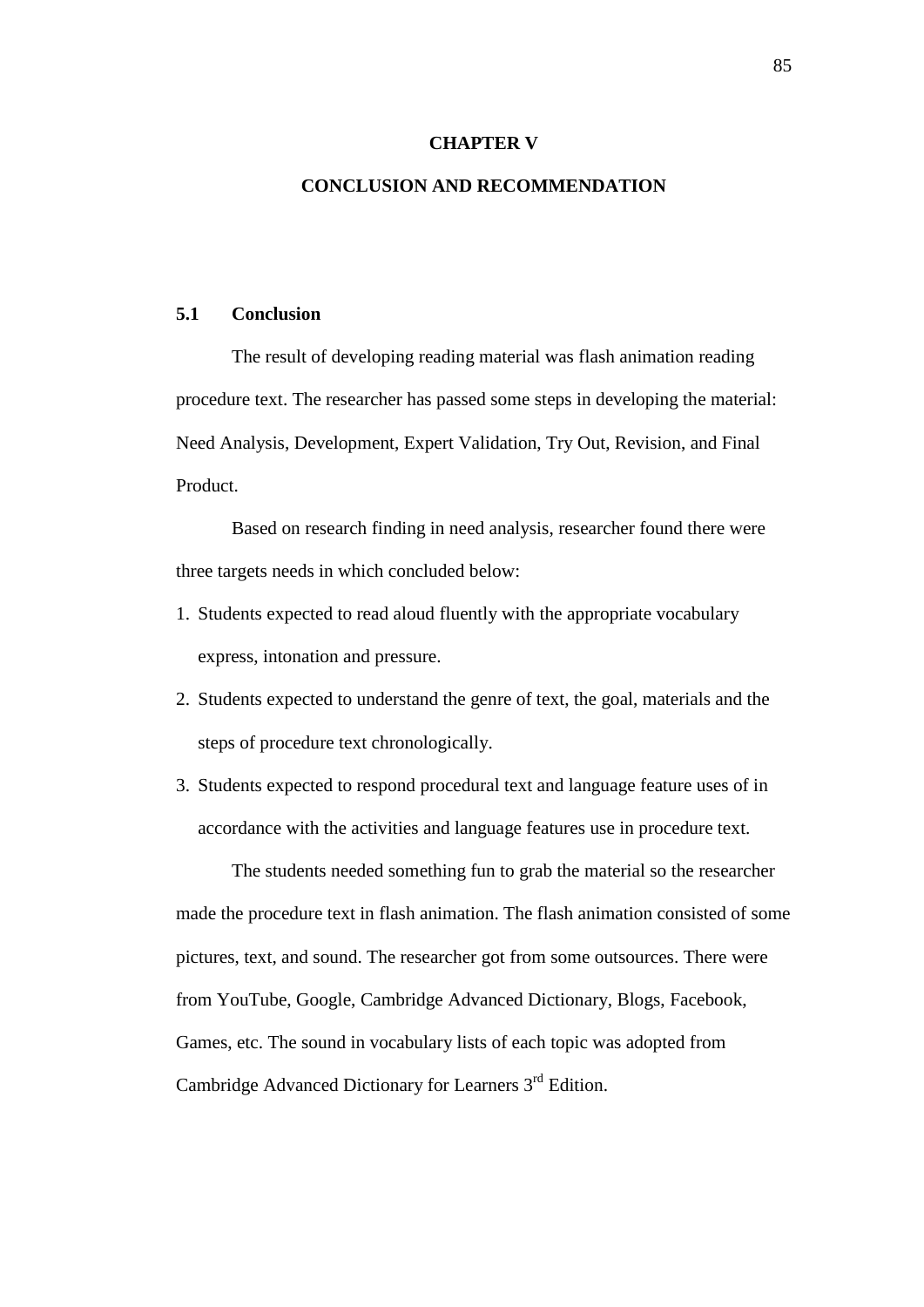After developing the material, the next step was expert validation. There were five components which used for evaluation: attractiveness, concept, mechanics, content, and originality. The result shown that there were some parts that should be revised such as some misspelling and grammatical errors, changed some part of the pictures; re-arranged the position of the pictures, etc.

Then, the researcher tried out the product on students of  $7<sup>th</sup>$  grade of SMPM 1 Gresik. The result showed there were twenty-six students whose scores increased. It could be a proof that this media could be applied to the  $7<sup>th</sup>$  grade students. In addition, the researcher also gave the questionnaire to know the satisfaction of learning using this product. Most of them felt happy. They were able to read, comprehend the text, found out the generic structure, pronounced the words and comprehend the language features use in procedure text better. The result of tryout and questionnaire shown those targets need above were achieved successfully.

In revision, the researcher still had to revise the font and picture use. After having revision, the final product has been ready to be applied on  $7<sup>th</sup>$  grade students of SMPM 1 Gresik. In conclusion, learning procedure text using flash animation could be applied on  $7<sup>th</sup>$  grade of SMPM 1 Gresik because the material could fill the needs of students. It has excellent criteria of validation on attractiveness, concept, content and originality and the result score of the tryout was satisfied. The material also filled the criteria of good material which has good display and appearance, the material used simple language that suitable with student's needs, and the topic chosen was up to date topic which students mostly interest on it.